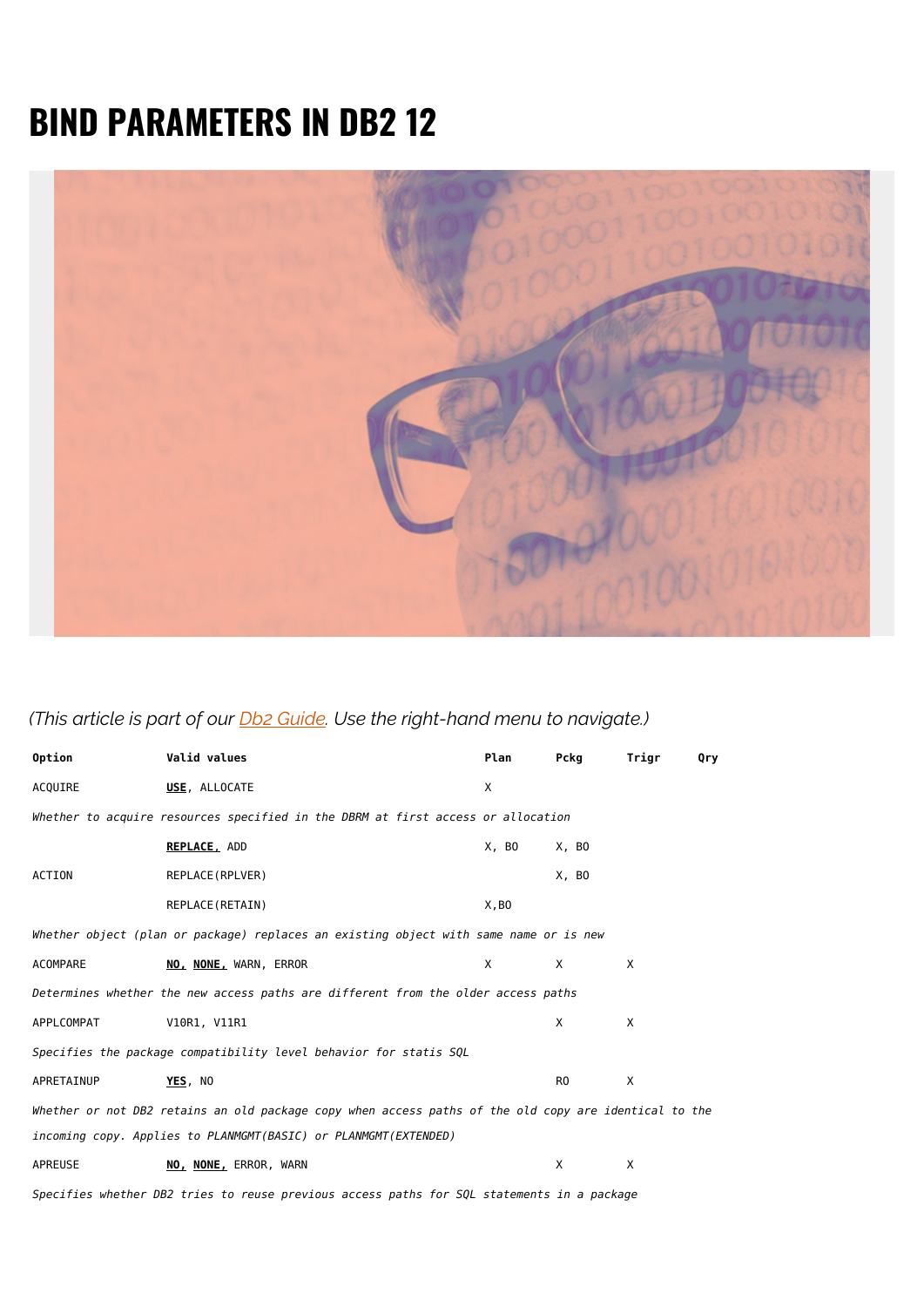| APPREUSE<br>SOURCE              | <b>CURRENT, PREVIOUS, ORIGINAL</b>                                                                      |   | R0    | X |
|---------------------------------|---------------------------------------------------------------------------------------------------------|---|-------|---|
|                                 | Specifies whether DB2 tries to reuse previous access paths for SQL statements in a package              |   |       |   |
| ARCHIVE SENSITIVE               | YES, NO                                                                                                 |   | Χ     | X |
|                                 | Whether references to archive-enabled tables are affected by SYSIBMADM.GET_ARCHIVE                      |   |       |   |
| <b>BUSTIME</b><br>SENSITIVE     | YES, NO                                                                                                 |   | Χ     | X |
|                                 | Whether references to application-period temporal tables are affected by CURRENT TEMPORAL BUSINESS TIME |   |       |   |
| special register                |                                                                                                         |   |       |   |
| CACHESIZE                       | Value of PLAN AUTH CACHE;<br>Decimal                                                                    | Χ |       |   |
|                                 | Size (in bytes) of the authorization cache acquired in the EDM pool for the plan                        |   |       |   |
| <b>COPY</b>                     | Collection-id, package-id, COPYVER                                                                      |   | X, BO |   |
|                                 | Determines that you are copying an existing package and names the package                               |   |       |   |
| CONCENTRATE<br><b>STMT</b>      | NO, YES                                                                                                 |   | X     |   |
|                                 | Whether to enforce statement concentration at the package level                                         |   |       |   |
| CONCURRENT                      | WAITFOROUTCOME                                                                                          |   |       |   |
| <b>ACCESS</b>                   | USECURRENTLYCOMMITTED                                                                                   | Χ | Χ     | Χ |
| RESOLUTION                      | Default depends on SKIPUNCI setting                                                                     |   |       |   |
|                                 | Determines which concurrent access resolution option to use for statements in a package                 |   |       |   |
| CURRENTDATA                     | YES, NO                                                                                                 | Χ | Χ     | X |
|                                 | Whether to require data currency for RO and ambiguous cursors when isolation level is CS                |   |       |   |
| <b>CURRENT</b><br><b>SERVER</b> | Location-name                                                                                           | Χ |       |   |
|                                 | Determines the location to connect to before running the plan                                           |   |       |   |
| <b>DBPROTOCOL</b>               | DRDA, DRDACBF (package only)                                                                            | Χ | Χ     |   |
|                                 | Protocol to use when connecting to a remote site that is identified by a three-part name                |   |       |   |
| DESCSTAT                        | NO, YES                                                                                                 |   | Χ     | Χ |
|                                 | Whether DB2 builds a DESCRIBE SQL descriptor when binding statis SQL statements                         |   |       |   |
|                                 | DEFER (PREPARE)                                                                                         |   |       |   |
| DEFER                           | <b>NODEFER (PREPARE)</b>                                                                                | Χ | Χ     |   |
|                                 | DEFER(INHERITFROMPLAN)                                                                                  |   |       |   |
|                                 | Whether to defer preparation of dynamic SQL statements that refer to remote objects or to prepare them  |   |       |   |
| immediately.                    |                                                                                                         |   |       |   |
|                                 | DEFER(PREPARE) is assumed for REOPT(AUTO, ALWAYS and ONCE)                                              |   |       |   |
| DEGREE                          | <b>1, ANY</b>                                                                                           | Χ | Χ     |   |
|                                 | Whether to attempt to run a query using parallel processing to maximise performance                     |   |       |   |
| <b>DEPLOY</b>                   | (collection-id.package-id),<br>COPYVER(version-id)                                                      |   | Х     |   |

*Deploys a native SQL procedure*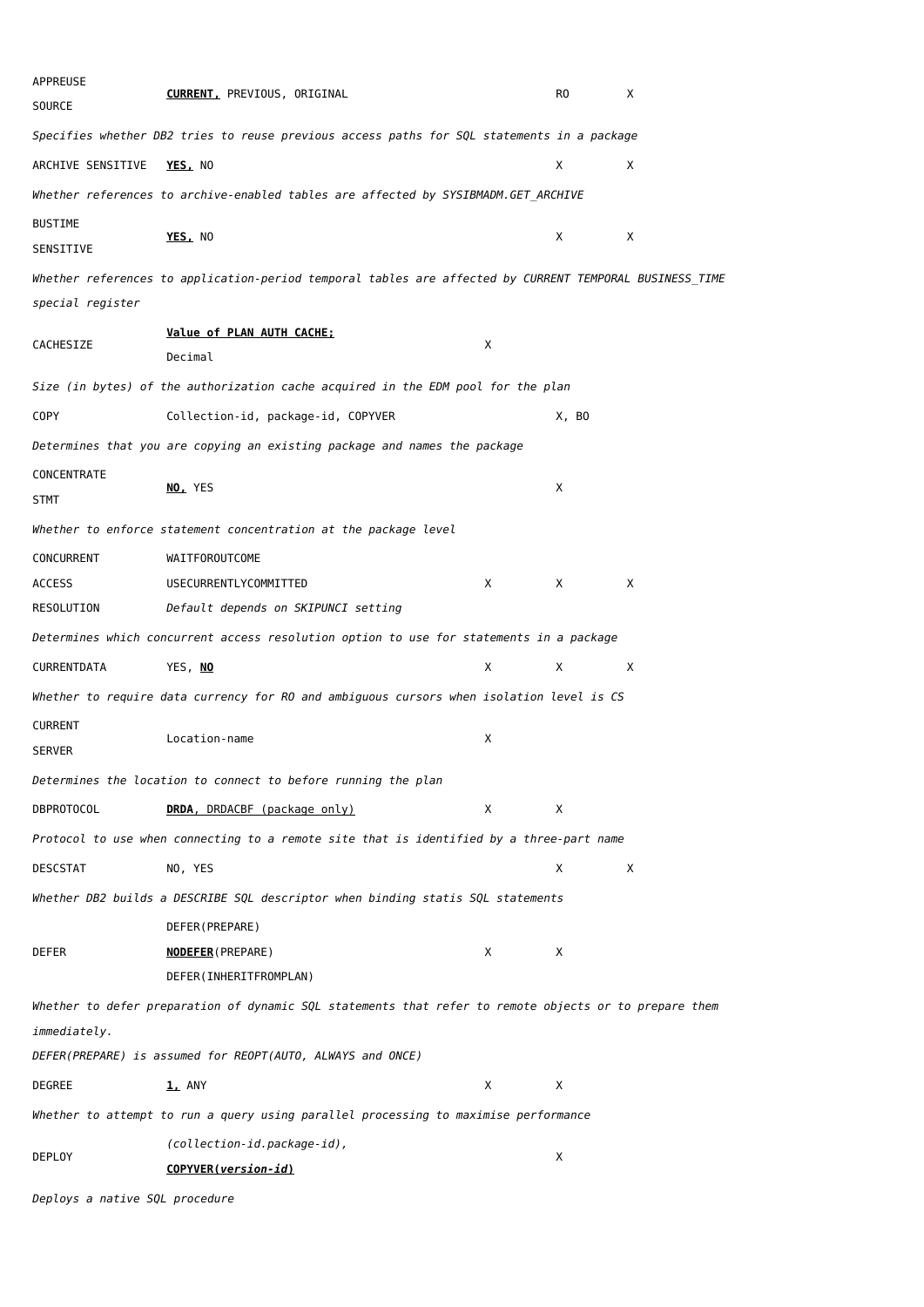| Determines which remote connections to destroy during commit operations<br>RUN, BIND, DEFINEBIND(PKG ONLY), DEFINERUN(PKG<br>ONLY), INVOKEBIND(PKG ONLY), INVOKERUN(PKG<br>Χ<br>Χ<br>ONLY)<br>DYNAMICRULES<br>DEFINEBIND, DEFINERUN,<br>Χ<br>INVOKEBIND, INVOKE RUN<br>Option<br>Valid values<br>Plan<br>Pckg<br>Trigr<br>Determines which values apply at runtime for dynamic SQL attributes<br>ENABLE/<br>BATCH, CICS, DB2CALL, DLIBATCH, IMS, IMSBMP,<br>Χ<br>X<br>DISABLE<br>IMSMPP, RRSAF, $*$<br>REMOTE<br>Χ<br>Determines which connections can use the plan or package<br>ENCODING<br>ASCII, EBCDIC, UNICODE, ccsid<br>Χ<br>Χ<br>Application encoding for all static statements in the plan or package (defaults to installed selection)<br>EXPLAIN<br>NO, YES, ONLY<br>Χ<br>Χ<br>Χ<br>Whether to populate the PLAN TABLE with information about the SQL statements<br><b>EXTENDED</b><br>X<br>NO, YES<br>INDICATOR<br>Determines if DB2 recognizes extended indicator variables when associated package is run<br><b>FILTER</b><br>'filter-name'<br>Allows you to delete a set of queries in the SYSIBM. SYSQUERY table under a {tag} value specified by the<br>SYSQUERY.USERFILTER column. Also works with FREE QUERY<br><b>FLAG</b><br>I, W, E, C<br>Χ<br>Χ<br>Χ<br>Determines what messages to display<br>'string'<br>GENERIC<br>Χ<br>Х<br>Specifies one or more bind options that are supported by the target server, but are not supported by DB2 for<br>z/OS as options for BIND PACKAGE or REBIND PACKAGE<br>GETACCEL<br>Χ<br>NO, YES<br>Χ<br>ARCHIVE<br>Whether a static SQL query bound for acceleration retrieves archive data<br>IMMEDIATE<br>NO, YES, INHERITFROMPLAN<br>Χ<br>Χ<br>Whether immediate writes will be done for updates made to GBP-dependent page sets/partitions<br>Χ<br>Χ<br><b>ISOLATION</b><br>RR, RS, CS, UR, NC<br>Χ<br>Determines how far to isolate an application from the effects of other running applications<br>KEEPDYNAMIC<br>Х<br>Χ<br>NO, YES<br>Determines whether DB2 keeps dynamic SQL statements after commit points<br>LIBRARY<br>Dbrm-pds-name<br>X, BO<br>Determines which partitioned data set to search for DBRMs listed in the member option<br>NO, YES<br>L00KUP<br>Determines whether a query has matching access plan hint information in the SYSIBM.SYSQUERYPLAN table | DISCONNECT | <b>EXPLICIT</b> , AUTOMATIC, CONDITIONAL | Х |  |     |
|-----------------------------------------------------------------------------------------------------------------------------------------------------------------------------------------------------------------------------------------------------------------------------------------------------------------------------------------------------------------------------------------------------------------------------------------------------------------------------------------------------------------------------------------------------------------------------------------------------------------------------------------------------------------------------------------------------------------------------------------------------------------------------------------------------------------------------------------------------------------------------------------------------------------------------------------------------------------------------------------------------------------------------------------------------------------------------------------------------------------------------------------------------------------------------------------------------------------------------------------------------------------------------------------------------------------------------------------------------------------------------------------------------------------------------------------------------------------------------------------------------------------------------------------------------------------------------------------------------------------------------------------------------------------------------------------------------------------------------------------------------------------------------------------------------------------------------------------------------------------------------------------------------------------------------------------------------------------------------------------------------------------------------------------------------------------------------------------------------------------------------------------------------------------------------------------------------------------------------------------------------------------------------------------------------------------------------------------|------------|------------------------------------------|---|--|-----|
|                                                                                                                                                                                                                                                                                                                                                                                                                                                                                                                                                                                                                                                                                                                                                                                                                                                                                                                                                                                                                                                                                                                                                                                                                                                                                                                                                                                                                                                                                                                                                                                                                                                                                                                                                                                                                                                                                                                                                                                                                                                                                                                                                                                                                                                                                                                                         |            |                                          |   |  |     |
|                                                                                                                                                                                                                                                                                                                                                                                                                                                                                                                                                                                                                                                                                                                                                                                                                                                                                                                                                                                                                                                                                                                                                                                                                                                                                                                                                                                                                                                                                                                                                                                                                                                                                                                                                                                                                                                                                                                                                                                                                                                                                                                                                                                                                                                                                                                                         |            |                                          |   |  |     |
|                                                                                                                                                                                                                                                                                                                                                                                                                                                                                                                                                                                                                                                                                                                                                                                                                                                                                                                                                                                                                                                                                                                                                                                                                                                                                                                                                                                                                                                                                                                                                                                                                                                                                                                                                                                                                                                                                                                                                                                                                                                                                                                                                                                                                                                                                                                                         |            |                                          |   |  |     |
|                                                                                                                                                                                                                                                                                                                                                                                                                                                                                                                                                                                                                                                                                                                                                                                                                                                                                                                                                                                                                                                                                                                                                                                                                                                                                                                                                                                                                                                                                                                                                                                                                                                                                                                                                                                                                                                                                                                                                                                                                                                                                                                                                                                                                                                                                                                                         |            |                                          |   |  |     |
|                                                                                                                                                                                                                                                                                                                                                                                                                                                                                                                                                                                                                                                                                                                                                                                                                                                                                                                                                                                                                                                                                                                                                                                                                                                                                                                                                                                                                                                                                                                                                                                                                                                                                                                                                                                                                                                                                                                                                                                                                                                                                                                                                                                                                                                                                                                                         |            |                                          |   |  |     |
|                                                                                                                                                                                                                                                                                                                                                                                                                                                                                                                                                                                                                                                                                                                                                                                                                                                                                                                                                                                                                                                                                                                                                                                                                                                                                                                                                                                                                                                                                                                                                                                                                                                                                                                                                                                                                                                                                                                                                                                                                                                                                                                                                                                                                                                                                                                                         |            |                                          |   |  |     |
|                                                                                                                                                                                                                                                                                                                                                                                                                                                                                                                                                                                                                                                                                                                                                                                                                                                                                                                                                                                                                                                                                                                                                                                                                                                                                                                                                                                                                                                                                                                                                                                                                                                                                                                                                                                                                                                                                                                                                                                                                                                                                                                                                                                                                                                                                                                                         |            |                                          |   |  | Qry |
|                                                                                                                                                                                                                                                                                                                                                                                                                                                                                                                                                                                                                                                                                                                                                                                                                                                                                                                                                                                                                                                                                                                                                                                                                                                                                                                                                                                                                                                                                                                                                                                                                                                                                                                                                                                                                                                                                                                                                                                                                                                                                                                                                                                                                                                                                                                                         |            |                                          |   |  |     |
|                                                                                                                                                                                                                                                                                                                                                                                                                                                                                                                                                                                                                                                                                                                                                                                                                                                                                                                                                                                                                                                                                                                                                                                                                                                                                                                                                                                                                                                                                                                                                                                                                                                                                                                                                                                                                                                                                                                                                                                                                                                                                                                                                                                                                                                                                                                                         |            |                                          |   |  |     |
|                                                                                                                                                                                                                                                                                                                                                                                                                                                                                                                                                                                                                                                                                                                                                                                                                                                                                                                                                                                                                                                                                                                                                                                                                                                                                                                                                                                                                                                                                                                                                                                                                                                                                                                                                                                                                                                                                                                                                                                                                                                                                                                                                                                                                                                                                                                                         |            |                                          |   |  |     |
|                                                                                                                                                                                                                                                                                                                                                                                                                                                                                                                                                                                                                                                                                                                                                                                                                                                                                                                                                                                                                                                                                                                                                                                                                                                                                                                                                                                                                                                                                                                                                                                                                                                                                                                                                                                                                                                                                                                                                                                                                                                                                                                                                                                                                                                                                                                                         |            |                                          |   |  |     |
|                                                                                                                                                                                                                                                                                                                                                                                                                                                                                                                                                                                                                                                                                                                                                                                                                                                                                                                                                                                                                                                                                                                                                                                                                                                                                                                                                                                                                                                                                                                                                                                                                                                                                                                                                                                                                                                                                                                                                                                                                                                                                                                                                                                                                                                                                                                                         |            |                                          |   |  |     |
|                                                                                                                                                                                                                                                                                                                                                                                                                                                                                                                                                                                                                                                                                                                                                                                                                                                                                                                                                                                                                                                                                                                                                                                                                                                                                                                                                                                                                                                                                                                                                                                                                                                                                                                                                                                                                                                                                                                                                                                                                                                                                                                                                                                                                                                                                                                                         |            |                                          |   |  |     |
|                                                                                                                                                                                                                                                                                                                                                                                                                                                                                                                                                                                                                                                                                                                                                                                                                                                                                                                                                                                                                                                                                                                                                                                                                                                                                                                                                                                                                                                                                                                                                                                                                                                                                                                                                                                                                                                                                                                                                                                                                                                                                                                                                                                                                                                                                                                                         |            |                                          |   |  |     |
|                                                                                                                                                                                                                                                                                                                                                                                                                                                                                                                                                                                                                                                                                                                                                                                                                                                                                                                                                                                                                                                                                                                                                                                                                                                                                                                                                                                                                                                                                                                                                                                                                                                                                                                                                                                                                                                                                                                                                                                                                                                                                                                                                                                                                                                                                                                                         |            |                                          |   |  |     |
|                                                                                                                                                                                                                                                                                                                                                                                                                                                                                                                                                                                                                                                                                                                                                                                                                                                                                                                                                                                                                                                                                                                                                                                                                                                                                                                                                                                                                                                                                                                                                                                                                                                                                                                                                                                                                                                                                                                                                                                                                                                                                                                                                                                                                                                                                                                                         |            |                                          |   |  |     |
|                                                                                                                                                                                                                                                                                                                                                                                                                                                                                                                                                                                                                                                                                                                                                                                                                                                                                                                                                                                                                                                                                                                                                                                                                                                                                                                                                                                                                                                                                                                                                                                                                                                                                                                                                                                                                                                                                                                                                                                                                                                                                                                                                                                                                                                                                                                                         |            |                                          |   |  |     |
|                                                                                                                                                                                                                                                                                                                                                                                                                                                                                                                                                                                                                                                                                                                                                                                                                                                                                                                                                                                                                                                                                                                                                                                                                                                                                                                                                                                                                                                                                                                                                                                                                                                                                                                                                                                                                                                                                                                                                                                                                                                                                                                                                                                                                                                                                                                                         |            |                                          |   |  |     |
|                                                                                                                                                                                                                                                                                                                                                                                                                                                                                                                                                                                                                                                                                                                                                                                                                                                                                                                                                                                                                                                                                                                                                                                                                                                                                                                                                                                                                                                                                                                                                                                                                                                                                                                                                                                                                                                                                                                                                                                                                                                                                                                                                                                                                                                                                                                                         |            |                                          |   |  |     |
|                                                                                                                                                                                                                                                                                                                                                                                                                                                                                                                                                                                                                                                                                                                                                                                                                                                                                                                                                                                                                                                                                                                                                                                                                                                                                                                                                                                                                                                                                                                                                                                                                                                                                                                                                                                                                                                                                                                                                                                                                                                                                                                                                                                                                                                                                                                                         |            |                                          |   |  | FQ  |
|                                                                                                                                                                                                                                                                                                                                                                                                                                                                                                                                                                                                                                                                                                                                                                                                                                                                                                                                                                                                                                                                                                                                                                                                                                                                                                                                                                                                                                                                                                                                                                                                                                                                                                                                                                                                                                                                                                                                                                                                                                                                                                                                                                                                                                                                                                                                         |            |                                          |   |  |     |
|                                                                                                                                                                                                                                                                                                                                                                                                                                                                                                                                                                                                                                                                                                                                                                                                                                                                                                                                                                                                                                                                                                                                                                                                                                                                                                                                                                                                                                                                                                                                                                                                                                                                                                                                                                                                                                                                                                                                                                                                                                                                                                                                                                                                                                                                                                                                         |            |                                          |   |  |     |
|                                                                                                                                                                                                                                                                                                                                                                                                                                                                                                                                                                                                                                                                                                                                                                                                                                                                                                                                                                                                                                                                                                                                                                                                                                                                                                                                                                                                                                                                                                                                                                                                                                                                                                                                                                                                                                                                                                                                                                                                                                                                                                                                                                                                                                                                                                                                         |            |                                          |   |  |     |
|                                                                                                                                                                                                                                                                                                                                                                                                                                                                                                                                                                                                                                                                                                                                                                                                                                                                                                                                                                                                                                                                                                                                                                                                                                                                                                                                                                                                                                                                                                                                                                                                                                                                                                                                                                                                                                                                                                                                                                                                                                                                                                                                                                                                                                                                                                                                         |            |                                          |   |  |     |
|                                                                                                                                                                                                                                                                                                                                                                                                                                                                                                                                                                                                                                                                                                                                                                                                                                                                                                                                                                                                                                                                                                                                                                                                                                                                                                                                                                                                                                                                                                                                                                                                                                                                                                                                                                                                                                                                                                                                                                                                                                                                                                                                                                                                                                                                                                                                         |            |                                          |   |  |     |
|                                                                                                                                                                                                                                                                                                                                                                                                                                                                                                                                                                                                                                                                                                                                                                                                                                                                                                                                                                                                                                                                                                                                                                                                                                                                                                                                                                                                                                                                                                                                                                                                                                                                                                                                                                                                                                                                                                                                                                                                                                                                                                                                                                                                                                                                                                                                         |            |                                          |   |  |     |
|                                                                                                                                                                                                                                                                                                                                                                                                                                                                                                                                                                                                                                                                                                                                                                                                                                                                                                                                                                                                                                                                                                                                                                                                                                                                                                                                                                                                                                                                                                                                                                                                                                                                                                                                                                                                                                                                                                                                                                                                                                                                                                                                                                                                                                                                                                                                         |            |                                          |   |  |     |
|                                                                                                                                                                                                                                                                                                                                                                                                                                                                                                                                                                                                                                                                                                                                                                                                                                                                                                                                                                                                                                                                                                                                                                                                                                                                                                                                                                                                                                                                                                                                                                                                                                                                                                                                                                                                                                                                                                                                                                                                                                                                                                                                                                                                                                                                                                                                         |            |                                          |   |  |     |
|                                                                                                                                                                                                                                                                                                                                                                                                                                                                                                                                                                                                                                                                                                                                                                                                                                                                                                                                                                                                                                                                                                                                                                                                                                                                                                                                                                                                                                                                                                                                                                                                                                                                                                                                                                                                                                                                                                                                                                                                                                                                                                                                                                                                                                                                                                                                         |            |                                          |   |  |     |
|                                                                                                                                                                                                                                                                                                                                                                                                                                                                                                                                                                                                                                                                                                                                                                                                                                                                                                                                                                                                                                                                                                                                                                                                                                                                                                                                                                                                                                                                                                                                                                                                                                                                                                                                                                                                                                                                                                                                                                                                                                                                                                                                                                                                                                                                                                                                         |            |                                          |   |  |     |
|                                                                                                                                                                                                                                                                                                                                                                                                                                                                                                                                                                                                                                                                                                                                                                                                                                                                                                                                                                                                                                                                                                                                                                                                                                                                                                                                                                                                                                                                                                                                                                                                                                                                                                                                                                                                                                                                                                                                                                                                                                                                                                                                                                                                                                                                                                                                         |            |                                          |   |  |     |
|                                                                                                                                                                                                                                                                                                                                                                                                                                                                                                                                                                                                                                                                                                                                                                                                                                                                                                                                                                                                                                                                                                                                                                                                                                                                                                                                                                                                                                                                                                                                                                                                                                                                                                                                                                                                                                                                                                                                                                                                                                                                                                                                                                                                                                                                                                                                         |            |                                          |   |  |     |
|                                                                                                                                                                                                                                                                                                                                                                                                                                                                                                                                                                                                                                                                                                                                                                                                                                                                                                                                                                                                                                                                                                                                                                                                                                                                                                                                                                                                                                                                                                                                                                                                                                                                                                                                                                                                                                                                                                                                                                                                                                                                                                                                                                                                                                                                                                                                         |            |                                          |   |  |     |
|                                                                                                                                                                                                                                                                                                                                                                                                                                                                                                                                                                                                                                                                                                                                                                                                                                                                                                                                                                                                                                                                                                                                                                                                                                                                                                                                                                                                                                                                                                                                                                                                                                                                                                                                                                                                                                                                                                                                                                                                                                                                                                                                                                                                                                                                                                                                         |            |                                          |   |  |     |
|                                                                                                                                                                                                                                                                                                                                                                                                                                                                                                                                                                                                                                                                                                                                                                                                                                                                                                                                                                                                                                                                                                                                                                                                                                                                                                                                                                                                                                                                                                                                                                                                                                                                                                                                                                                                                                                                                                                                                                                                                                                                                                                                                                                                                                                                                                                                         |            |                                          |   |  |     |
|                                                                                                                                                                                                                                                                                                                                                                                                                                                                                                                                                                                                                                                                                                                                                                                                                                                                                                                                                                                                                                                                                                                                                                                                                                                                                                                                                                                                                                                                                                                                                                                                                                                                                                                                                                                                                                                                                                                                                                                                                                                                                                                                                                                                                                                                                                                                         |            |                                          |   |  |     |
|                                                                                                                                                                                                                                                                                                                                                                                                                                                                                                                                                                                                                                                                                                                                                                                                                                                                                                                                                                                                                                                                                                                                                                                                                                                                                                                                                                                                                                                                                                                                                                                                                                                                                                                                                                                                                                                                                                                                                                                                                                                                                                                                                                                                                                                                                                                                         |            |                                          |   |  |     |
|                                                                                                                                                                                                                                                                                                                                                                                                                                                                                                                                                                                                                                                                                                                                                                                                                                                                                                                                                                                                                                                                                                                                                                                                                                                                                                                                                                                                                                                                                                                                                                                                                                                                                                                                                                                                                                                                                                                                                                                                                                                                                                                                                                                                                                                                                                                                         |            |                                          |   |  | BQ  |
|                                                                                                                                                                                                                                                                                                                                                                                                                                                                                                                                                                                                                                                                                                                                                                                                                                                                                                                                                                                                                                                                                                                                                                                                                                                                                                                                                                                                                                                                                                                                                                                                                                                                                                                                                                                                                                                                                                                                                                                                                                                                                                                                                                                                                                                                                                                                         |            |                                          |   |  |     |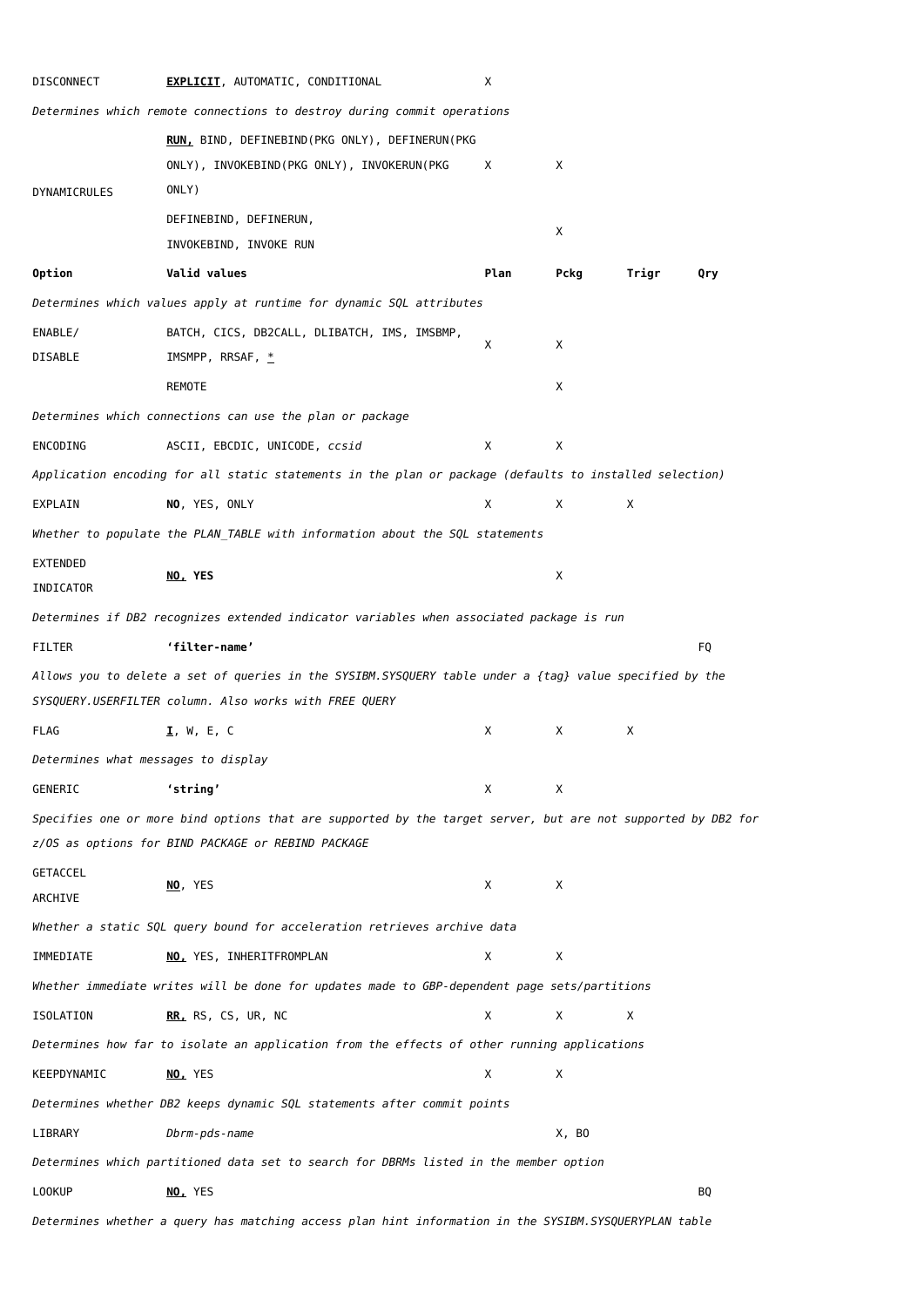| MEMBER              | Dbrm-member-name                                                                                                                                    |      | X, BO |       |     |
|---------------------|-----------------------------------------------------------------------------------------------------------------------------------------------------|------|-------|-------|-----|
|                     | Determines what DBRMs to include in the package                                                                                                     |      |       |       |     |
| OPTHINT             | Hint-id                                                                                                                                             | Χ    | Χ     |       |     |
|                     | Controls whether query optimization hints are used for static SQL                                                                                   |      |       |       |     |
| <b>OPTIONS</b>      | <b>COMPOSITE, COMMAND</b>                                                                                                                           |      | X, BC |       |     |
|                     | Specifies which bind options to use for the new package                                                                                             |      |       |       |     |
| OWNER               | Authorization-id                                                                                                                                    | Х    | Χ     |       |     |
|                     | Determines the authorization ID or the owner of the object (plan or package)                                                                        |      |       |       |     |
|                     | Location-name.collection-id.                                                                                                                        |      |       |       |     |
| PACKAGE             | package-id(version-id)                                                                                                                              |      | Х     |       |     |
|                     | $(*)$ - Rebind Only                                                                                                                                 |      | X, RO |       |     |
|                     | Determines which package or packages to bind or rebind                                                                                              |      |       |       |     |
| PATH                | Schema-name, USER, (schema-name, (USER))                                                                                                            | X    | Χ     |       |     |
|                     | SQL path that DB2 uses to resolve unqualified UDTs, functions and stored procedure names                                                            |      |       |       |     |
| PATHDEFAULT         | Mutually exclusive with PATH                                                                                                                        | X    | X     |       |     |
|                     | Resets PATH for package or plan to "SYSIBM", "SYSFUN", "SYSPROC", or plan/package qualifier                                                         |      |       |       |     |
| PKLIST or NOPKLIST  | (Location-name.collection-id.package-id)<br>PKLIST only                                                                                             | х    |       |       |     |
|                     | Determines which package to include for the package list in the plan                                                                                |      |       |       |     |
| PROGAUTH            | <b>DISABLE, ENABLE</b>                                                                                                                              | Χ    |       |       |     |
|                     | Whether DB2 performs authorization checking to determine whether DB2 can execute a plan                                                             |      |       |       |     |
| PLANMGMT            | OFF, BASIC, EXTENDED                                                                                                                                |      | Χ     | Х     |     |
|                     | Retains, during a rebind operation, all relevant package information (metadata, query text, dependencies,                                           |      |       |       |     |
|                     | authorizations, access paths, and so on) in catalog tables and in the directory                                                                     |      |       |       |     |
| QUALIFIER           | <i>Qualifier-name</i>                                                                                                                               | Χ    | X     |       |     |
|                     | Determines the implicit qualifier for unqualified names of objects in the plan or package                                                           |      |       |       |     |
|                     | QUERY ACCELERATION NONE, ENABLE, ALL ENABLEWITHFALLBACK, ELIGIBLE X                                                                                 |      | Χ     |       |     |
| <b>Option</b>       | Valid values                                                                                                                                        | Plan | Pckg  | Trigr | Qry |
|                     | Whether a static SQL query is bound for acceleration                                                                                                |      |       |       |     |
| QUERYID             | 'number' ALL                                                                                                                                        |      |       |       | FQ  |
|                     | Frees entries from SYSIBM.SYSQUERY with same value (or ALL), and corresponding entries in<br>SYSIBM.SYSQUERYPLAN table or SYSIBM.SYSQUERYOPTS table |      |       |       |     |
| <b>RECORD</b>       |                                                                                                                                                     |      |       |       |     |
| TEMPORAL<br>HISTORY | YES, NO                                                                                                                                             |      | Х     |       |     |
|                     | Whether changes to data in a system-period temporal table that are made by static or dynamic SQL statements                                         |      |       |       |     |
|                     | cause changes to corresponding history table of the system-period temporal table                                                                    |      |       |       |     |
| RELEASE             | <b>COMMIT, DEALLOCATE, INHERITFROMPLAN</b>                                                                                                          | Χ    | Х     | Х     |     |
|                     | Determines when to release resources that the program uses, either at commit or at termination                                                      |      |       |       |     |
| REOPT               | ONCE, ALWAYS, AUTO, <u>NONE</u>                                                                                                                     | X    | X     |       |     |